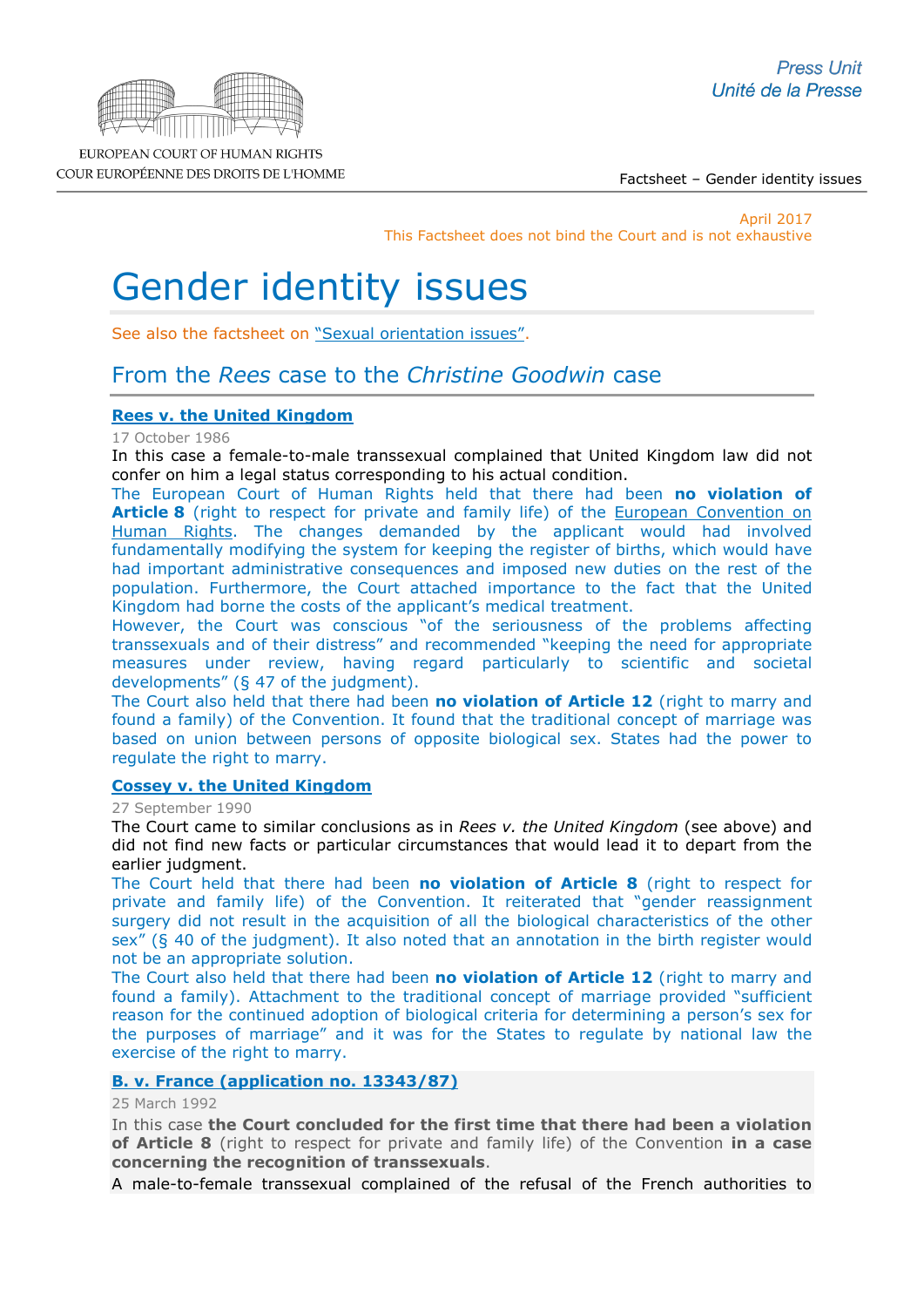## amend the civil-status register in accordance with her wishes.

The Court held that there had been a **violation of Article 8** (right to respect for private and family life) of the Convention, taking into consideration factors distinguishing the case of *B.* from *Rees v. the United Kingdom* and *Cossey v. the United Kingdom* (see above, page 1), particularly the differences between the United Kingdom and the French civil status systems. Whilst there were major obstacles in the United Kingdom preventing birth certificates from being amended, in France these were intended to be updated throughout the life of the person concerned. The Court observed that in France many official documents revealed "a discrepancy between [the] legal sex and [the] apparent sex of a transsexual" (§ 59 of the judgment), which also appeared on social-security documents and payslips. The Court accordingly held that the refusal to amend the civil status register in her regard had placed the applicant "in a daily situation which was not compatible with the respect due to her private life".

#### **X, Y and [Z v. the United Kingdom \(no. 21830/93\)](http://hudoc.echr.coe.int/eng?i=001-58032)**

#### 22 April 1997

The first applicant, X, a female-to-male transsexual, was living in a permanent and stable union with the second applicant, Y, a woman. The third applicant, Z, was born to the second applicant as a result of artificial insemination by donor. The applicants submitted that the lack of legal recognition of the relationship between X and Z amounted to a violation of Article 8 of the Convention.

Whilst the Court concluded that here had been **no violation of Article 8** (right to respect for private and family life) of the Convention, it did nonetheless acknowledge the **existence of family life between a transsexual and his partner's child:** "X has acted as Z's "father" in every respect" since the birth. In these circumstances the Court considers that the [*de facto*] family ties link the three applicants." (§ 37 of the judgment).

#### **[Sheffield and Horsham](http://hudoc.echr.coe.int/eng?i=001-58212) v. the United Kingdom**

#### 30 July 1998

In this case the Court was not persuaded that it should depart from its *Rees* and *Cossey*  judgments (see above, page 1): transsexualism continues to raise complex scientific, legal, moral and social issues in respect of which there is no generally shared approach among the Contracting States" (§ 58 of the judgment).

The Court held that there had been **no violation of Articles 8** (right to respect of private and family life), **12** (right to marry and found a family) **and 14** (prohibition of discrimination) of the Convention. However, it reaffirmed "that the area needs to be kept under permanent review by the Contracting States" (§ 60 of the judgment), in the context of "increased social acceptance of the phenomenon and increased recognition of the problems which post-operative transsexuals encounter".

# The *Christine Goodwin* case

# **[Christine Goodwin v. the United Kingdom](http://hudoc.echr.coe.int/sites/eng-press/pages/search.aspx?i=003-585597-589247)**

#### 11 July 2002 (Grand Chamber

The applicant complained of the lack of legal recognition of her changed gender and in particular of her treatment in terms of employment and her social security and pension rights and of her inability to marry.

The Court held that there had been a **violation of Article 8** (right to respect for private and family life) of the Convention, owing to a clear and continuing international trend towards increased social acceptance of transsexuals and towards legal recognition of the new sexual identity of post-operative transsexuals. "Since there are no significant factors of public interest to weigh against the interest of this individual applicant in obtaining legal recognition of her gender re-assignment, the Court reaches the conclusion that the notion of fair balance inherent in the Convention now tilts decisively in favour of the applicant" (§ 93 of the judgment).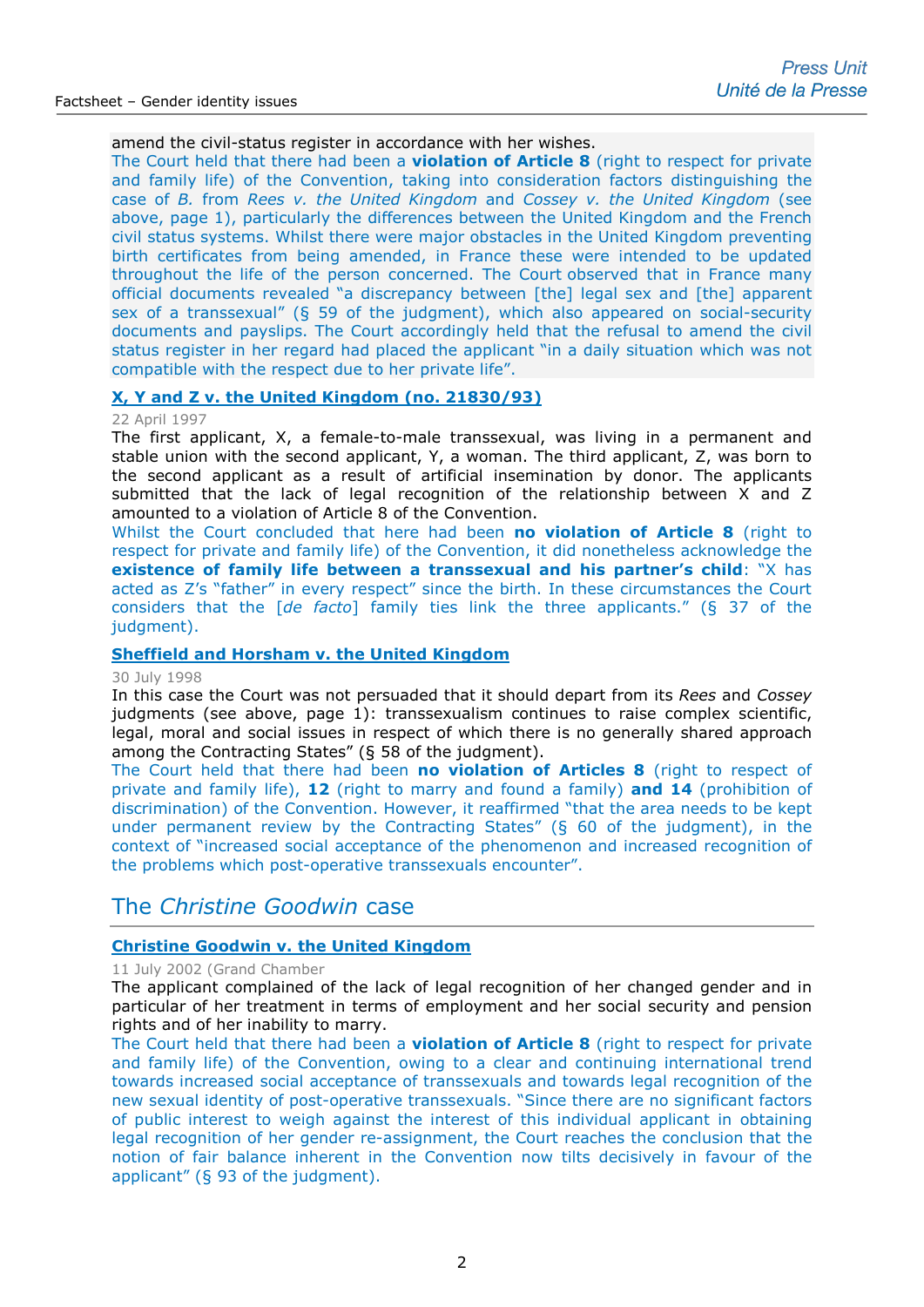The Court also held that there had been a **violation of Article 12** (right to marry and found a family) of the Convention. It was "not persuaded that it [could] still be assumed that [the terms of Article 12] must refer to a determination of gender by purely biological criteria" (§ 100). The Court held that it was for the State to determine the conditions and formalities of transsexual marriages but that it "finds no justification for barring the transsexual from enjoying the right to marry under any circumstances" (§ 103).

See also the **[I. v. the United Kingdom \(no. 25680/94\)](http://hudoc.echr.coe.int/sites/eng/pages/search.aspx?i=003-585782-589432)** judgment delivered by the Grand Chamber on the same day, in which the Court, similarly, found a violation of Article 8 and a violation of Article 12 of the Convention.

Following the Grand Chamber judgment in the case of *Christine Goodwin*, the United Kingdom introduced a system whereby transsexuals could apply for a gender recognition certificate. The two cases below both concerned a transsexual who was married before the sex reassignment surgery and who wanted to make use of this gender recognition procedure.

## **[Parry v. the United Kingdom](http://cmiskp.echr.coe.int/tkp197/view.asp?action=html&documentId=812256&portal=hbkm&source=externalbydocnumber&table=F69A27FD8FB86142BF01C1166DEA398649) (no. 42971/05) and [R. and F. v. the United](http://cmiskp.echr.coe.int/tkp197/view.asp?action=html&documentId=812230&portal=hbkm&source=externalbydocnumber&table=F69A27FD8FB86142BF01C1166DEA398649)  [Kingdom](http://cmiskp.echr.coe.int/tkp197/view.asp?action=html&documentId=812230&portal=hbkm&source=externalbydocnumber&table=F69A27FD8FB86142BF01C1166DEA398649) (no. 35748/05)**

28 November 2006 (decisions on the admissibility)

The applicants were respectively married and had children. In each case, one of them underwent gender reassignment surgery and remained with his/her spouse as a married couple. Following the introduction of the Gender Recognition Act 2004, the applicants who had undergone gender reassignment surgery made an application for the issue of a Gender Recognition Certificate, which could not be obtained unless they terminated their marriage. The applicants complained in particular under Articles 8 (right for respect to private and family life) and 12 (right to marry) of the Convention that they had been unable to obtain legal recognition of their acquired gender without terminating their marriage.

The Court declared the applications **inadmissible** (manifestly ill-founded). The applicants were requested to annul their marriage because same-sex marriages were not permitted under English law. The United Kingdom had not failed to give legal recognition to gender re-assignment and the applicants could continue their relationship through a civil partnership which carried almost all the same legal rights and obligations. The Court observed that, when the new system was introduced following the *Christine Goodwin* judgment (see above), the legislature was aware of the fact that there were a small number of transsexuals in subsisting marriages but deliberately made no provision for those marriages to continue in the event that one partner made use of the gender recognition procedure. The Court found that it could not be required to make allowances for that small number of marriages.

# Recent judgments and decisions of the Court

# **[Van Kück v. Germany](http://hudoc.echr.coe.int/sites/eng/pages/search.aspx?i=001-61142)**

12 June 2003

The applicant complained about the alleged unfairness of German court proceedings concerning her claims for reimbursement of gender reassignment measures against a private health insurance company. She further considered that the impugned court decisions had infringed her right to respect for her private life.

The Court held that there had been a **violation of Article 6 § 1** (right to a fair hearing) of the Convention. The German courts should have requested further clarification from a medical expert. With regard to the Court of Appeal's reference to the causes of the applicant's condition, it could not be said that there was anything arbitrary or capricious in a decision to undergo gender re-assignment surgery and the applicant had in fact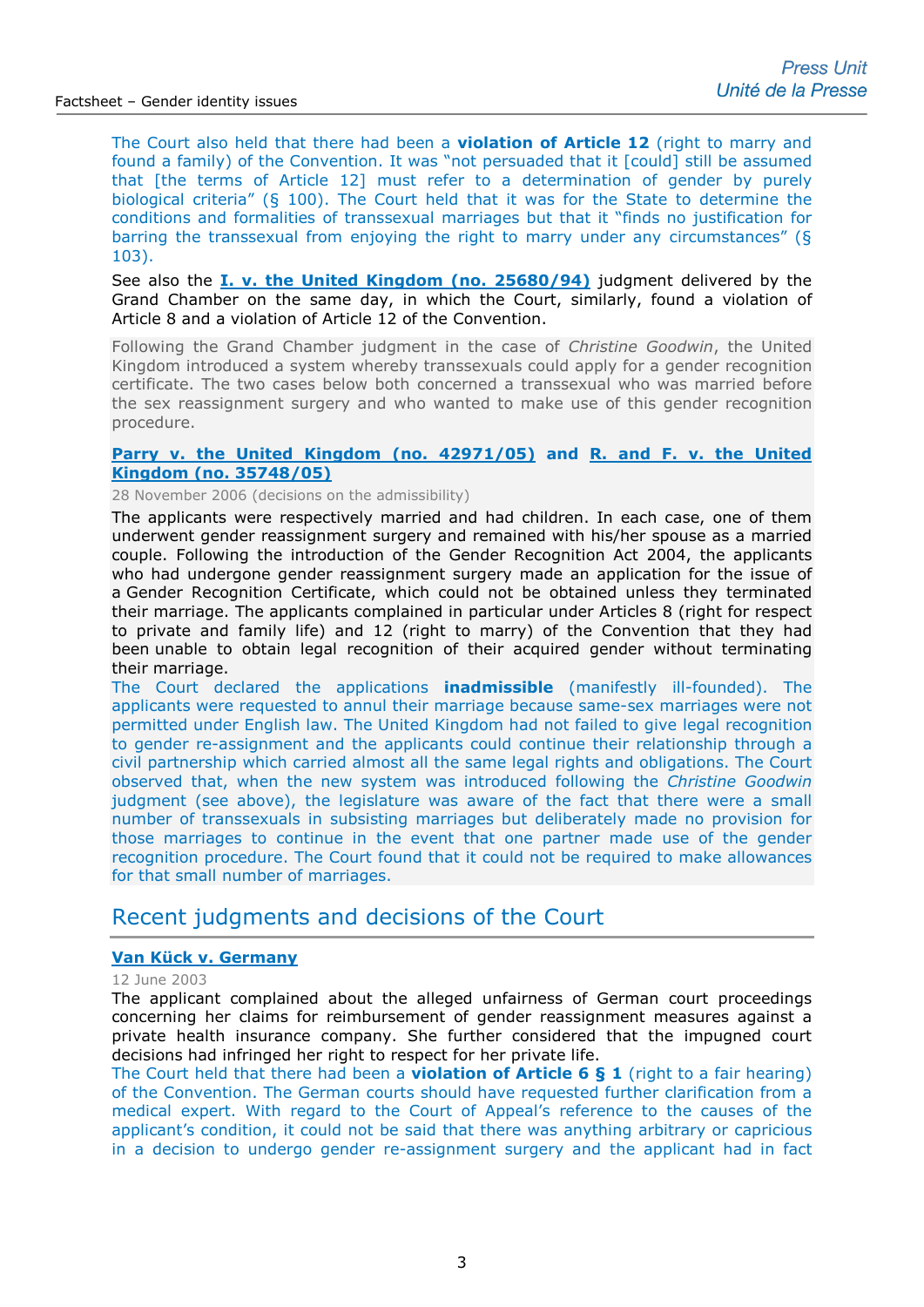already undergone such surgery by the time the Court of Appeal gave its judgment. The proceedings, taken as a whole, had not satisfied the requirements of a fair hearing.

The Court also held that there had been a **violation of Article 8** (right to respect for private and family life) of the Convention. Since gender identity was one of the most intimate aspects of a person's private life, it appeared disproportionate to require the applicant to prove the medical necessity of the treatment. No fair balance had been struck between the interests of the insurance company on the one hand and the interests of the individual on the other.

# **[Grant v. the United Kingdom](http://hudoc.echr.coe.int/sites/eng/pages/search.aspx?i=003-1674922-1755206)**

#### 23 May 2006

The applicant, a 68-year-old post-operative male-to-female transsexual, complained about the lack of legal recognition of her change of gender and the refusal to pay her a retirement pension at the age applicable to other women (60).

The Court held that there had been a **violation of Article 8** (right to respect for private and family life) of the Convention. It observed that the applicant had been in a situation identical to that of Christine Goodwin (see above, pages 2-3). While it was true that the Government had had to take steps to comply with the *Christine Goodwin* judgment, which had involved passing new legislation, it was not the case that that process could be regarded as in any way suspending the applicant's victim status. Following the *Christine Goodwin* judgment there was no longer any justification for failing to recognise the change of gender of post-operative transsexuals. The applicant did not have at that time any possibility of obtaining such recognition and could claim to be prejudiced from that moment. The applicant's victim status had ceased when the Gender Recognition Act 2004 had entered into force, thereby providing her with the means on a domestic level to obtain legal recognition. Consequently, she could claim to be a victim of the lack of legal recognition from the moment, after the *Christine Goodwin* judgment, when the authorities had refused to give effect to her claim, namely from 5 September 2002. This lack of recognition had breached her right to respect for her private life.

#### **[L. v. Lithuania \(no. 27527/03\)](http://court3/sites/eng/pages/search.aspx?i=003-2081500-2204459)**

#### 11 September 2007

This case concerned the failure to introduce implementing legislation to enable a transsexual to undergo gender-reassignment surgery and change his gender identification in official documents.

The Court held that there had been **no violation of Article 3** (prohibition of inhuman and degrading treatment) of the Convention. While the applicant had suffered understandable distress and frustration the circumstances were not of such an intense degree, involving exceptional, life-threatening conditions, as to fall within the scope of this provision.

The Court further held that there had been a **violation of Article 8** (right to respect for private and family life) of the Convention. Lithuanian law recognised transsexuals' right to change not only their gender but also their civil status. However, there was a gap in the legislation in that there was no law regulating full gender-reassignment surgery. This legislative gap had left the applicant in a situation of distressing uncertainty with regard to his private life and the recognition of his true identity. Budgetary restraints in the public-health service might have justified some initial delays in implementing the rights of transsexuals under the Civil Code but not a delay of over four years. Given the limited number of people involved, the budgetary burden would not have been unduly heavy. The State had therefore failed to strike a fair balance between the public interest and the applicant's rights.

## **[Schlumpf v. Switzerland](http://hudoc.echr.coe.int/sites/eng-press/pages/search.aspx?i=003-2594809-2825605)**

#### 8 January 2009

This case concerned the refusal by the applicant's health insurers to pay the costs of her sex-change operation on the ground that she had not complied with a two-year waiting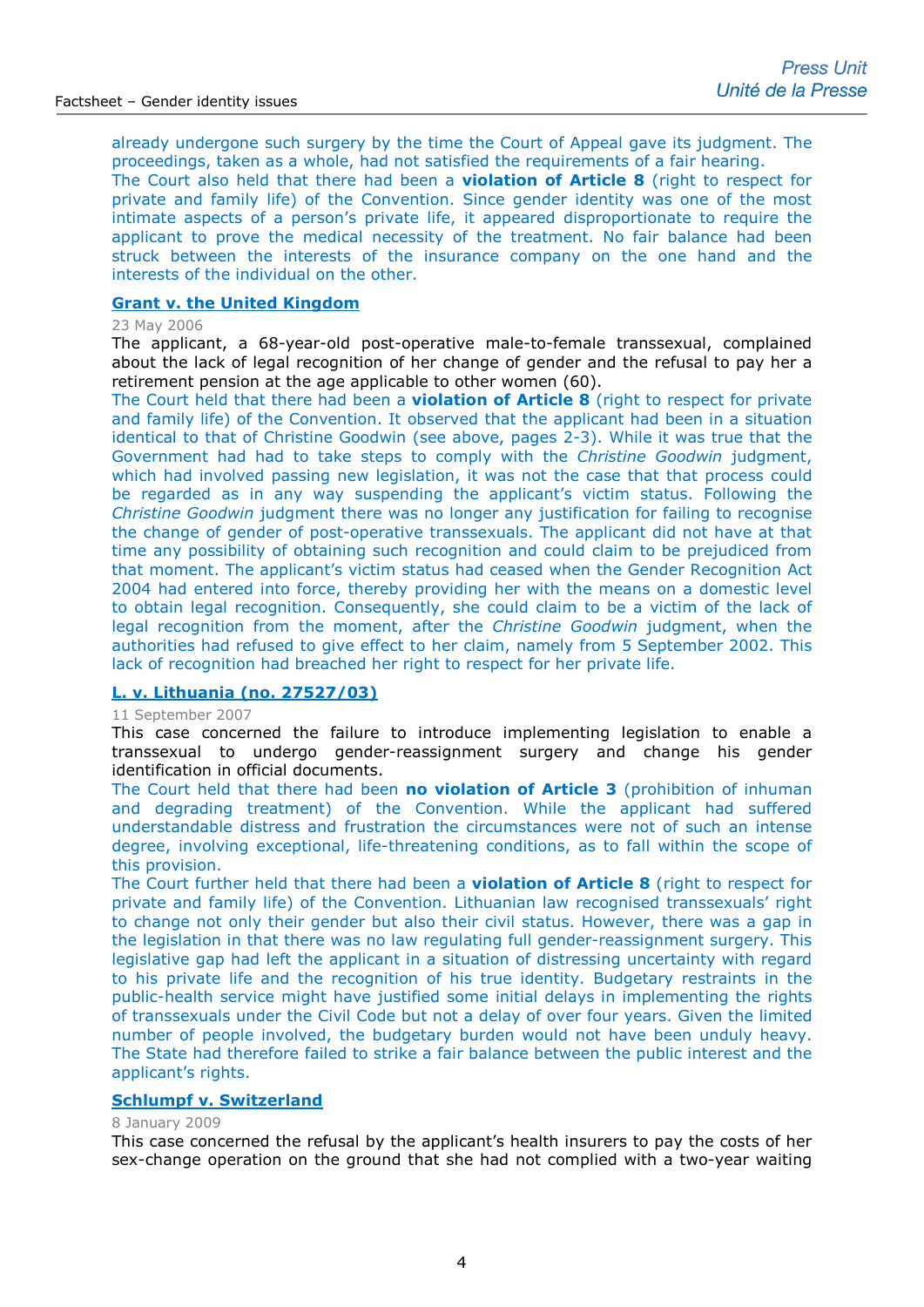period before gender reassignment surgery, as required by the case-law as a condition for payment of the costs of such operations.

The Court held that there had been a **violation of Article 8** (right to respect for private and family life) of the Convention. The waiting period had been applied mechanically without having regard to the age (67) of the applicant, whose decision to undergo an operation was likely to be affected by that delay, thus impairing her freedom to determine her gender identity.

## **P.V. v. Spain [\(no. 35159/09\)](http://hudoc.echr.coe.int/sites/eng/pages/search.aspx?i=003-3353755-3754421)**

#### 30 November 2010

This case concerned a male-to-female transsexual who, prior to her gender reassignment, had had a son with his wife in 1998. They separated in 2002 and the applicant complained of the restrictions that had been imposed by the court on the contact arrangements with her son on the ground that her emotional instability after her change of sex entailed a risk of disturbing the child, then aged six.

The Court held that there had been **no violation of Article 8** (right to respect for private and family life) **in conjunction with Article 14** (prohibition of discrimination) of the Convention. It found that the restriction on contact had not resulted from discrimination on the ground of the applicant's transsexualism. The decisive ground for the restriction imposed by the Spanish courts, having regard to the applicant's temporary emotional instability, had been the child's well-being. They had therefore made a gradual arrangement that would allow the child to become progressively accustomed to his father's gender reassignment.

#### **P. v. Portugal [\(no. 56027/09\)](http://cmiskp.echr.coe.int/tkp197/view.asp?action=html&documentId=892251&portal=hbkm&source=externalbydocnumber&table=F69A27FD8FB86142BF01C1166DEA398649)**

#### 6 September 2011 (strike out decision)

At birth, the applicant was registered as male. On reaching adulthood, she underwent gender reassignment treatment followed by surgery. She complained of the lack of legal recognition of her situation, coupled with the alleged absence of any legislation on the matter.

The Court **struck** the application **out of its list of cases** (pursuant to Article 37 of the Convention): the matter had been resolved in that the applicant's request for legal recognition to the domestic courts had finally been successful.

#### **[Cassar v. Malta](http://hudoc.echr.coe.int/sites/eng/pages/search.aspx?i=001-123392)**

#### 9 July 2013 (strike out decision)

The applicant complained of the fact that Maltese law did not recognise transsexuals as persons of the acquired sex for all intents and purposes, including that of contracting marriage. She complained that she was not granted an effective remedy (Article 13 of the Convention) in respect of the breach of her rights and therefore that she was still a victim of a violation of Articles 8 (rights to respect for private and family life) and 12 (right to marry) of the Convention.

The Court, noting that an out-of-court settlement had been reached between the Government and the applicant, **struck** the application **out of its list of cases** (pursuant to Article 37 of the Convention).

#### **[Hämäläinen v. Finland](http://hudoc.echr.coe.int/sites/eng-press/pages/search.aspx?i=003-4821870-5880860)**

#### 16 July 2014 (Grand Chamber)

The applicant was born a male and married a woman in 1996. The couple had a child in 2002. In September 2009 the applicant underwent male-to-female gender reassignment surgery. Although she changed her first names in June 2006, she could not have her identity number changed to indicate her female gender in her official documents unless her wife consented to the marriage being turned into a civil partnership, which she refused to do, or unless the couple divorced. Her request to be registered as female at the local registry office was therefore refused. The applicant complained that she could only obtain full official recognition of her new gender by having her marriage turned into a civil partnership.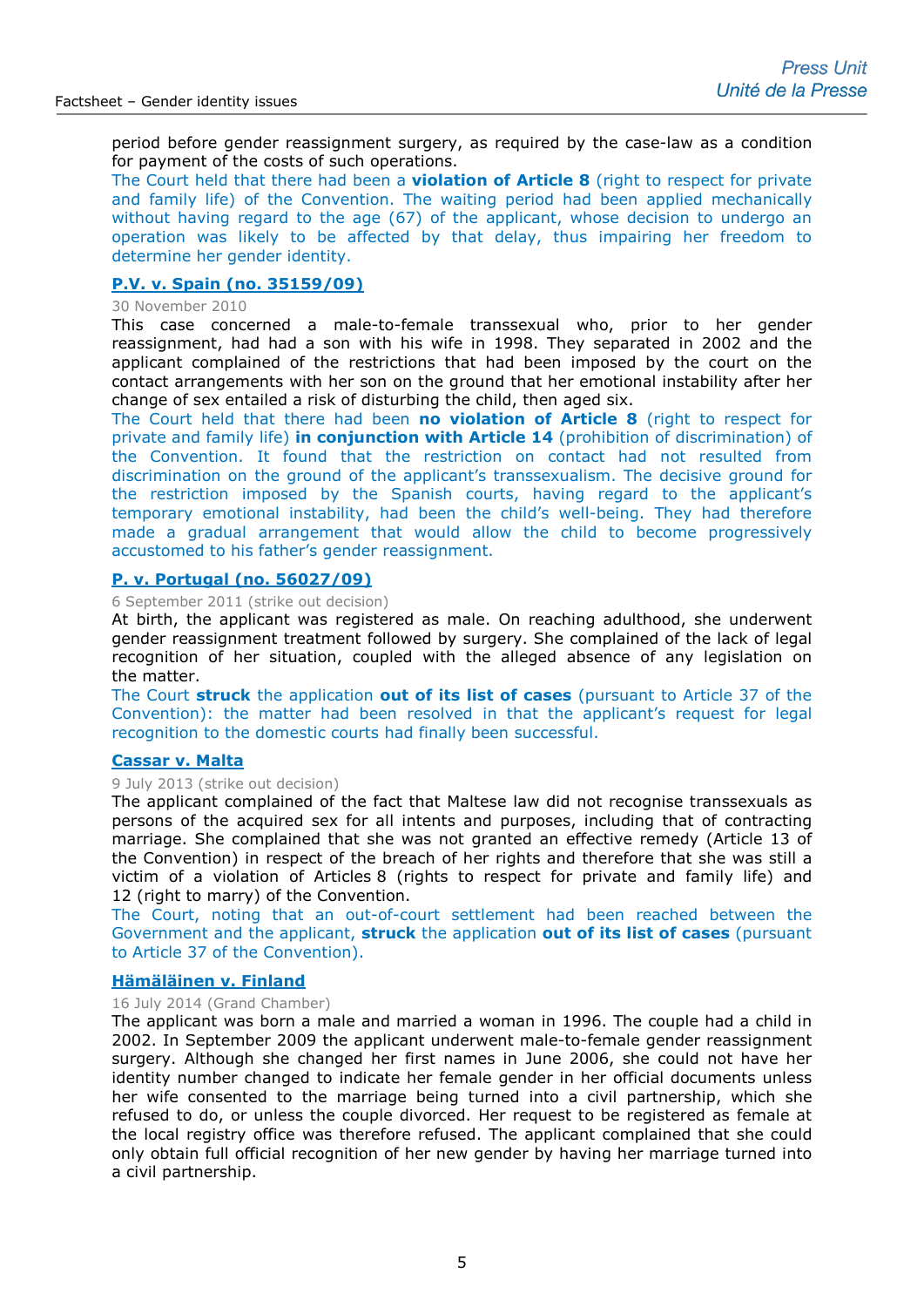The Court held that there had been **no violation of Article 8** (right to respect for private and family life) of the Convention. It found that it was not disproportionate to require the conversion of a marriage into a registered partnership as a precondition to legal recognition of an acquired gender as that was a genuine option which provided legal protection for same-sex couples that was almost identical to that of marriage. The minor differences between these two legal concepts were not capable of rendering the current Finnish system deficient from the point of view of the State's positive obligation under Article 8 of the Convention. In addition, such a conversion would not have any implications for the applicant's family life as it would not affect the paternity of the applicant's daughter or the responsibility for the care, custody, or maintenance of the child. The Court further considered that **no separate issue** arose **under Article 12** (right to marry) of the Convention and found that there had been **no violation of Article 14** (prohibition of discrimination) **taken in conjunction with Articles 8 and 12** of the Convention.

# **[Y.Y. v. Turkey \(no.14793/08\)](http://hudoc.echr.coe.int/sites/eng-press/pages/search.aspx?i=003-5032376-6183620)**

#### 10 March 2015

This case concerned the refusal by the Turkish authorities to grant authorisation for gender reassignment surgery on the grounds that the person requesting it, a transsexual, was not permanently unable to procreate. The applicant – who was registered at the time of the application as being of the female sex – complained, in particular, of an infringement of his right to respect for his private life. He notably submitted that the discrepancy between his perception of himself as a man and his physical constitution had been established by medical reports and complained of the refusal by the domestic authorities to put an end to that discrepancy on the grounds that he was able to conceive. Ultimately, in May 2013, the Turkish courts granted the application and authorised the surgery.

The Court held that there had been a **violation of Article 8** (right to respect for private and family life) of the Convention finding that, in denying the applicant, for many years, the possibility of undergoing such an operation, the Turkish State had breached his right to respect for his private life. The Court reiterated in particular that the possibility for transsexuals to have full enjoyment of the right to personal development and physical and moral integrity could not be regarded as a controversial question. It considered that, even supposing that the denial of the applicant's initial request for access to such surgery had been based on a relevant ground, it was not based on a sufficient ground. The resulting interference with the applicant's right to respect for his private life could not be considered "necessary" in a democratic society.

# **[D.Ç. v. Turkey](http://hudoc.echr.coe.int/eng?i=001-172142) (no. 10684/13)**

7 February 2017 (decision on the admissibility)

The applicant, a transsexual whose gender reassignment has not yet been carried out, complained of the refusal of the authorities of the Ministry of Justice to bear the cost of her gender reassignment despite medical evidence which, she submitted, clearly showed that she urgently needed treatment.

The Court declared the application **inadmissible**, for non-exhaustion of domestic remedies, pursuant to Article 35 §§ 1 and 4 (admissibility criteria) of the Convention.

#### **A.P. (no. [79885/12\), Garçon and](http://hudoc.echr.coe.int/eng-press?i=003-5677681-7200217) Nicot v. France**

#### 6 April  $2017<sup>1</sup>$  $2017<sup>1</sup>$  $2017<sup>1</sup>$

-

This case concerned three transgender persons of French nationality who wished to change the entries concerning their sex and their forenames on their birth certificates, and who were not allowed to so do by the courts in the respondent State. The applicants submitted, among other points, that the authorities had infringed their right to respect

<span id="page-5-0"></span><sup>&</sup>lt;sup>1</sup>. This judgment will become final in the circumstances set out in Article 44 § 2 (final judgments) of the [European Convention on Human Rights.](http://www.echr.coe.int/Documents/Convention_ENG.pdf)